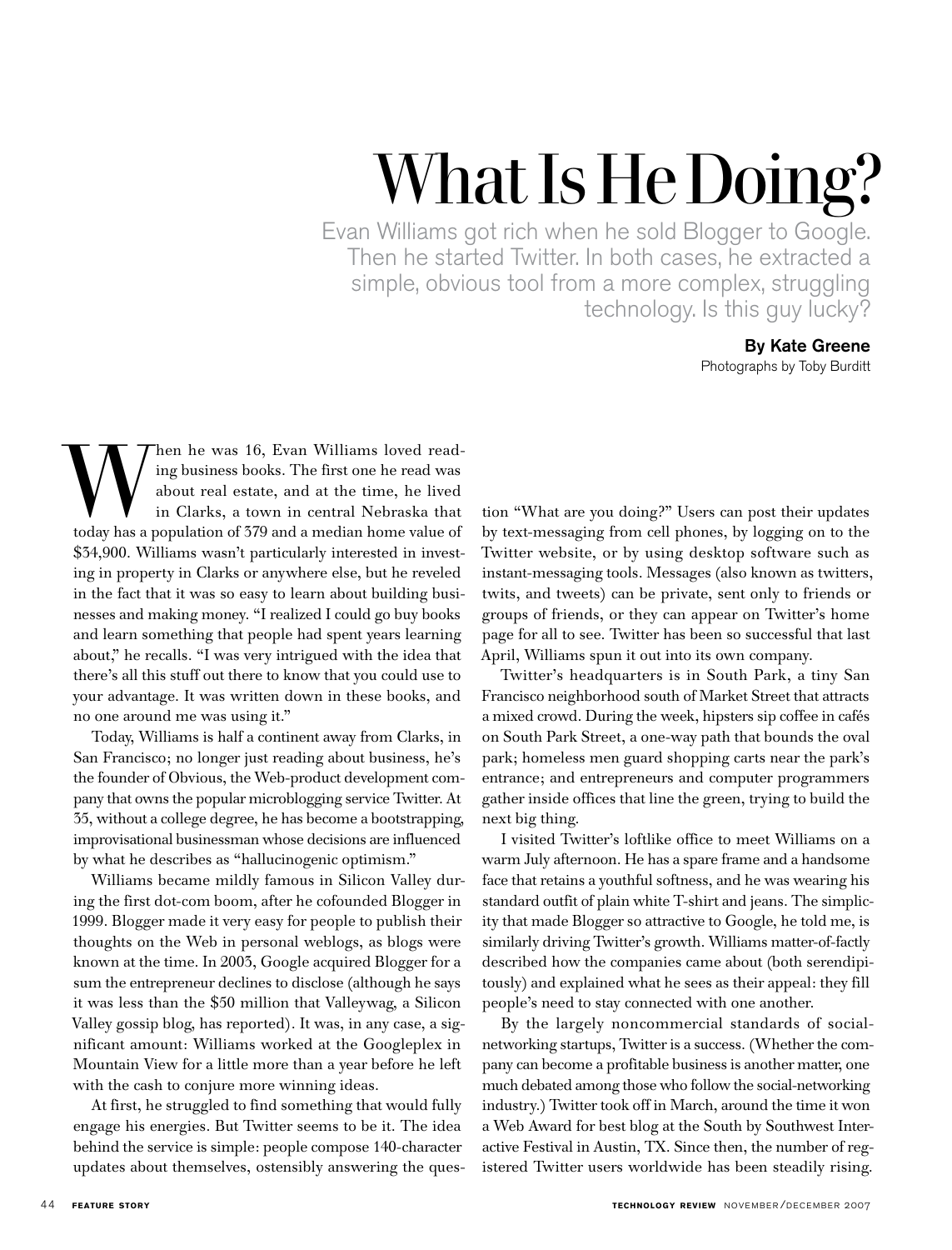#### WHAT ARE YOU DOING?

 $\bigcap$ 

Users of Twitter answer that question *all day long*. Here is Twitter's inquisitor, Evan Williams. He's posing for his picture in a magazine.

**technology review** novembe

/december 2007 **feature story** 45

面

 $7.1.4$ 

X **Card الموارد** 

**FILES** 

 $100$ 

**Redistri** с.,

 $\overline{\Phi}$ 

Marit Company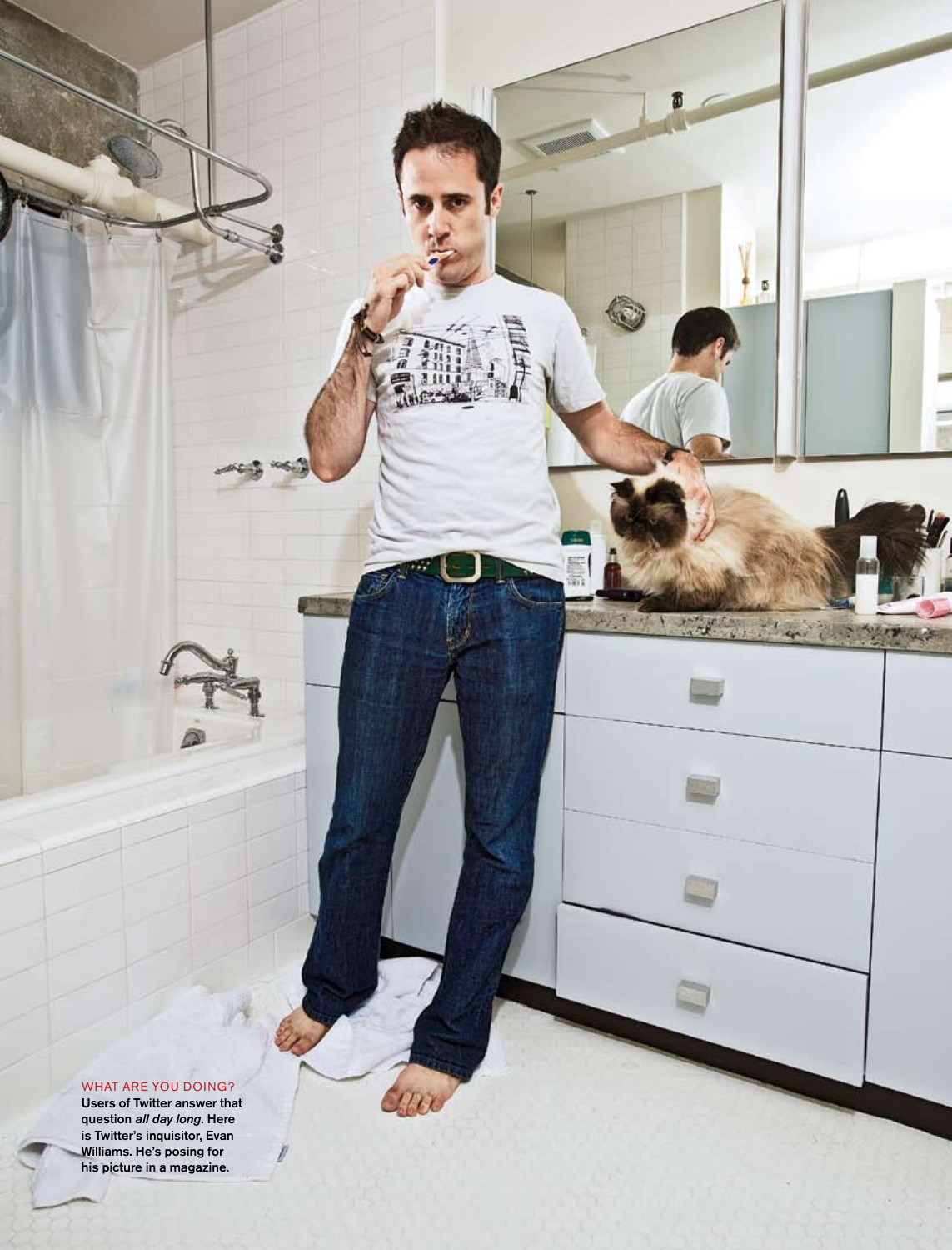Twitter doesn't reveal the actual numbers, but TwitDir.com, a third-party Twitter directory, estimates that there are nearly 500,000 public users, who allow their profiles and updates to be searched. In August, Twitter received about \$5 million in funding, much of which came from Union Square Ventures, a New York venture capital fund. The company is in talks with Hollywood studios about using Twitter for promotional purposes, and MTV used the service to promote its annual Video Music Awards in September. Perhaps the biggest indicator of Twitter's success is the sudden appearance of "me-too" startups boasting that their services offer Twitter's features and more. (For a review of Twitter and its competitors, see "Trivial Pursuits," p. 80.)

According to Williams, Twitter is catching on for a simple reason: "It's social, and people are social animals." But Twitter is a different way to be social, he says. Though Twitter updates have elements of blog posts, instant messages, e-mails, and text messages, they're often shorter, can be broadcast more widely, and require no immediate response. "It's a no-brainer," Williams says. "People like other people. So hearing from them, and being able to express yourself to people you care about in a really simple way, is fun, and it can be addictive."

Williams himself can seem addicted to continuous selfexposure. One night last August, he twittered, "Having homemade Japanese dinner on the patio on an unusually moderate SF evening. Lovely." He's not alone in his addiction. That same night, a Twitter user named Itiswell posted, "I am having problems with the computer with missing software components." And *I* wrote, "Sense of accomplishment: never has my bathtub been this clean."

Some experts, including Elizabeth Lawley, director of the social-computing lab at the Rochester Institute of Technology, see such posting as a completely new form of communication. "Because it focuses on the minutiae, it's almost as if you're seeing a pixel of someone's life," Lawley says. "When you see all of those little pieces together, it gives a much richer portrait. With other forms of communication, we don't tend to share those everyday things, but the question 'What are you doing?' is exactly the thing that we ask people we care about. Otherwise we only get the big events, the things that are worth sending an e-mail about."

To others, of course, twitters seem banal, narcissistic, and excruciatingly dull. Detractors believe, too, that the company is doomed because it lacks a clear path to profitability. A comment on the popular blog TechCrunch combines both sentiments: "Twitter is a worthless app for the most self-absorbed among us. There is no money involved and it will be extremely hard to insert any sort of advertising. A pay model won't fly either because the mobile networks will just launch an application themselves if Twitter tries that path. Furthermore, most blogs are really boring (perhaps even my own). Twits are even worse. 'I ate a cheese sandwich.' Yawn. Fail."

The criticism doesn't seem to bother Williams, in part because he's heard it before. "Actually, listening to people talk about Twitter over the last few months, you hear that almost all the arguments against it are the exact same arguments that people had against Blogger," he says. "'Why would anyone want to do this?' 'It's pointless.' 'It's trivial.' 'It's self-aggrandizing bullshit.' 'It's not technically interesting.' 'There's nothing to it.' 'How is this different from X, Y, and Z that's existed for the past 10 years?'" Indeed, there were blogging tools available when Blogger was released, and others have emerged since—including TypePad from Six Apart, which offers more features. But none has the simple appeal of Blogger, and none is as easy to use. These were the reasons Blogger was such an important force in the blogging revolution.

 $\sum_{\text{self to changing human communications}}$  first, Williams doesn't seem the type to dedicate him-<br>self to changing human communications. He fits a cer-<br>tain Midwestern stereotype: he's a thoughtful man of self to changing human communications. He fits a certain Midwestern stereotype: he's a thoughtful man of relatively few words. But the trajectory of his life defies that stereotype; growing up in Clarks left him dissatisfied. "Not to bad-mouth it," he says. "It's just not like people are striving to be their best. Doing something that's different doesn't occur to people. Looking around me, I think I did not want to be like most of the people I saw. I was always looking for a way out, to be different, to be exceptional."

Williams enrolled at the University of Nebraska right after high school but dropped out after a little more than a year. He was in Lincoln in 1994, just as the Web was becoming a mass phenomenon. Guessing that the Internet would be important, he decided to build a product around it: a video that explained the ins and outs of using a command line to connect computers across the network.

The video made a profit, and Williams started a fullfledged Internet company, with a variety of ideas for businesses and products. ("It was when the Internet was new enough that you could just say you were an 'Internet company' and didn't have to be more specific," he says.) The company failed spectacularly. "It was sort of a train wreck in terms of management," he admits. "I had lots of ideas for things that were potentially interesting products, but I had no idea what I was doing, either in terms of managing a company or on the technology side. If we could have written software, we would have been in a better position. We tried to hire people who could write software, but I couldn't manage them, and they didn't know much about what they were doing." After a year or so, Williams fired his employees and shut the company down. In 1996, he moved to Northern California.

The late 1990s were heady for entrepreneurs in San Francisco, who worked long hours, racing to build the web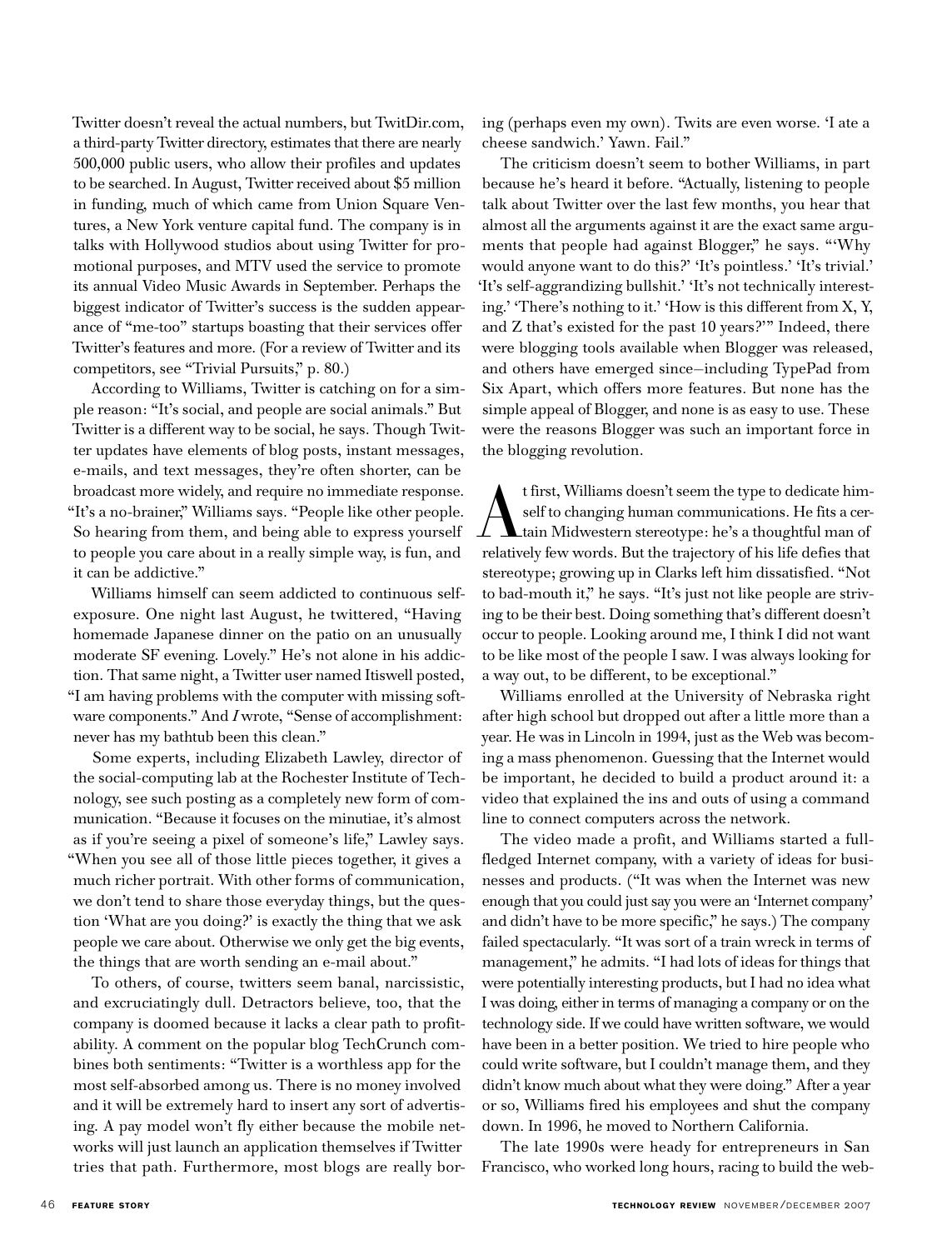sites that would make their fortunes. "It was a pretty wild time," recalls Meg Hourihan, Blogger's cofounder. "You'd finish coding some feature for a product at 10 o'clock at night and then walk over to the party next door for free food and drinks."

Hourihan, an English major with an aptitude for computers, was a technology consultant at the time, and she craved an entrepreneurial adventure. Meanwhile, Williams was becoming interested in collaboration software that helped people work on joint projects more effectively. In the summer of 1998, he and Hourihan both attended a networking event in San Francisco. "I ended up sitting down next to Ev and talking to him," Hourihan says. "Somehow we started talking about the Web and computers, and I felt like he was the first person I had met who saw the potential on the Web that I saw, that it was a life-changing thing."

They started dating but after two months decided they would be happier as business partners. In the fall of 1998 they began to work together on Pyra, a Web-based projectmanagement application. The goal was to create an online "worktable" that would keep track of project changes, quesreally the genesis of Blogger," Williams says. "The simplicity of having an application that ran on the Web that would then FTP a static file to your server was the key thing. Once we did that, we thought people would use that."

Eventually, it became clear that Blogger, not the more complex Pyra, was what people wanted: Williams had found a simpler, more valuable communications product inside the more diffuse company. The team raised money in a small round of funding. Yet Williams's colleagues were nervous because Blogger was a free service, and it still didn't have a business plan. And Williams, who was the CEO, struggled to raise more funds. "We started running out of money," says Hourihan. "We couldn't stay ahead of the infrastructure we needed to keep growing. Then the market collapsed, and it seemed like we couldn't raise another round."

The team, which had grown to six, bitterly disbanded. Williams "just took the servers back to his house and kept it going, a one-man show, for a while," says Hourihan. "Then things started to come back, and he was able to hire some people back and slowly get its legs under it again." Hourihan stayed away, but Williams was successful enough

> to negotiate the sale to Google in early 2003.

## "Actually, listening to people talk about Twitter over the last few months, you hear that almost all the arguments against it are the exact same arguments that people had against Blogger. 'Why would anyone want to do this?'"

tions, meetings, and more. The Pyra team became a company called Pyra Labs when a friend of Williams's from Nebraska, Paul Bausch, joined to help write the code. In order to keep tabs on the status of Pyra's features, the three employees posted updates on an internal blog they called "Stuff." Both Williams and Hourihan had been early bloggers, so it seemed a natural way to communicate. Stuff became the central nervous system for the company. "That was really how we communicated and collaborated, which is ironic because we were building this collaboration tool that was much more complex," Williams recalls. "We joked semiseriously many times that we should just make Stuff our product. I had a little bit of a thought that there was something to it, but it was just so ultrasimple that I didn't seriously consider it."

Then a slight modification to Stuff made Williams reconsider. One day, Bausch wrote a piece of code that made it possible to transfer an entry from Stuff to Pyra's public Web server using something called a file transfer protocol, or FTP; the entry would then be visible to anyone. "That was

After leaving Google, Williams took time off to find startup ideas. Instead, a startup found him. A friend, Noah Glass, was working on software to help people create, distribute, and search for podcasts, and he and Williams began to talk about the product. Williams started spending his days advising

Glass, and eventually he invested in the new company, Odeo. At first, Williams wanted to maintain his distance in order to pursue other projects, but in February 2005, he was asked to unveil Odeo at TED, the yearly, invitation-only conference of technology, entertainment, and design. At TED, his name quickly got attached to the company. "I sort of had an ego thing going on where I was like, 'This is my next thing.' But that wasn't my intention in the beginning," he says. "I was excited and glad to help out, but I wasn't ready to start a new thing, and it wouldn't have been that." There was a lot of excitement surrounding Odeo, Williams recalls, and he got caught up in it, against his better judgment.

Odeo had plenty of funding up front (after Blogger, it wasn't hard for Williams to attract investors), but the company's prospects weren't really very healthy. No one had a clear sense of what its main product would be, and in June 2005, Apple released a version of iTunes, its audio software, that offered podcasting functions nearly identical to those Odeo was developing. "It sort of shocked us," Williams says. "Apple did it all, and they're on millions of desktops.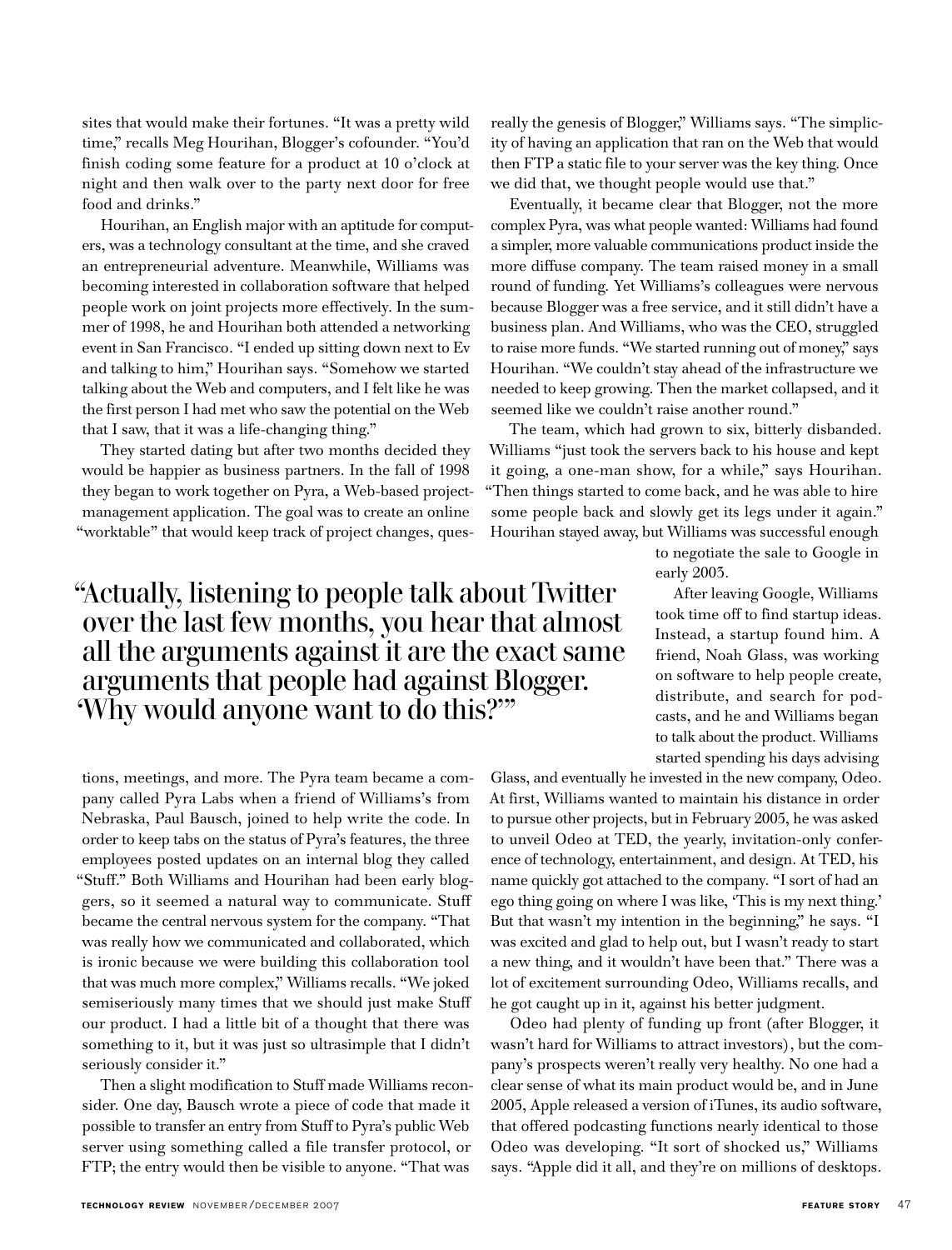

All this stuff that we built was kind of irrelevant once Apple launched their product."

The problem wasn't just Apple's beating Odeo to market, he adds. Odeo's product demanded a more traditional approach to the media business, one that relied on distribution and media deals as opposed to viral growth, and that wasn't the type of business model that appealed to Williams and the company's engineers. "We just weren't a company that was going to excel in those things," Williams says. Realizing this, he went to the board in October 2006 and bought the company with his Google money. Among Odeo's assets was an early version of Twitter—at the time, merely a side project.

Iz Lawley of the Rochester Institute of Technology was<br>
initially skeptical of Twitter when she started using it<br>
in February. "My first reaction was that I don't need<br>
another place to need things, and another user name a initially skeptical of Twitter when she started using it another place to post things, yet another user name and password to remember," she says. "I have four blogs, and it didn't seem to me that I needed to do anything different."

But by March, she was twittering on a regular basis. Now she tends to twitter mainly when she's traveling, when something unusual is happening, or when a lot is going on in her life. "It's easier to update people that way rather than figuring out who to send e-mails to," she says.

Lawley represents only one type of Twitter user. Some people are hypergraphic, posting incessantly. Others rarely post but follow the updates of people they don't know. A few writers are experimenting to see how storytelling changes when it's produced in 140-character increments, while others are creating charming haikus. People are also using Twitter to send clues for scavenger hunts and other games. And individuals aren't the only users. In fact, the service has proved useful for advertisers, news outlets, and even fire departments.

These uses aren't surprising to Jack Dorsey, the Odeo engineer who proposed Twitter to Williams in 2006. Dorsey, now Twitter's CEO, had always been fascinated with realtime communications and dispatching systems—the kind that send taxis around cities and ensure that ambulances quickly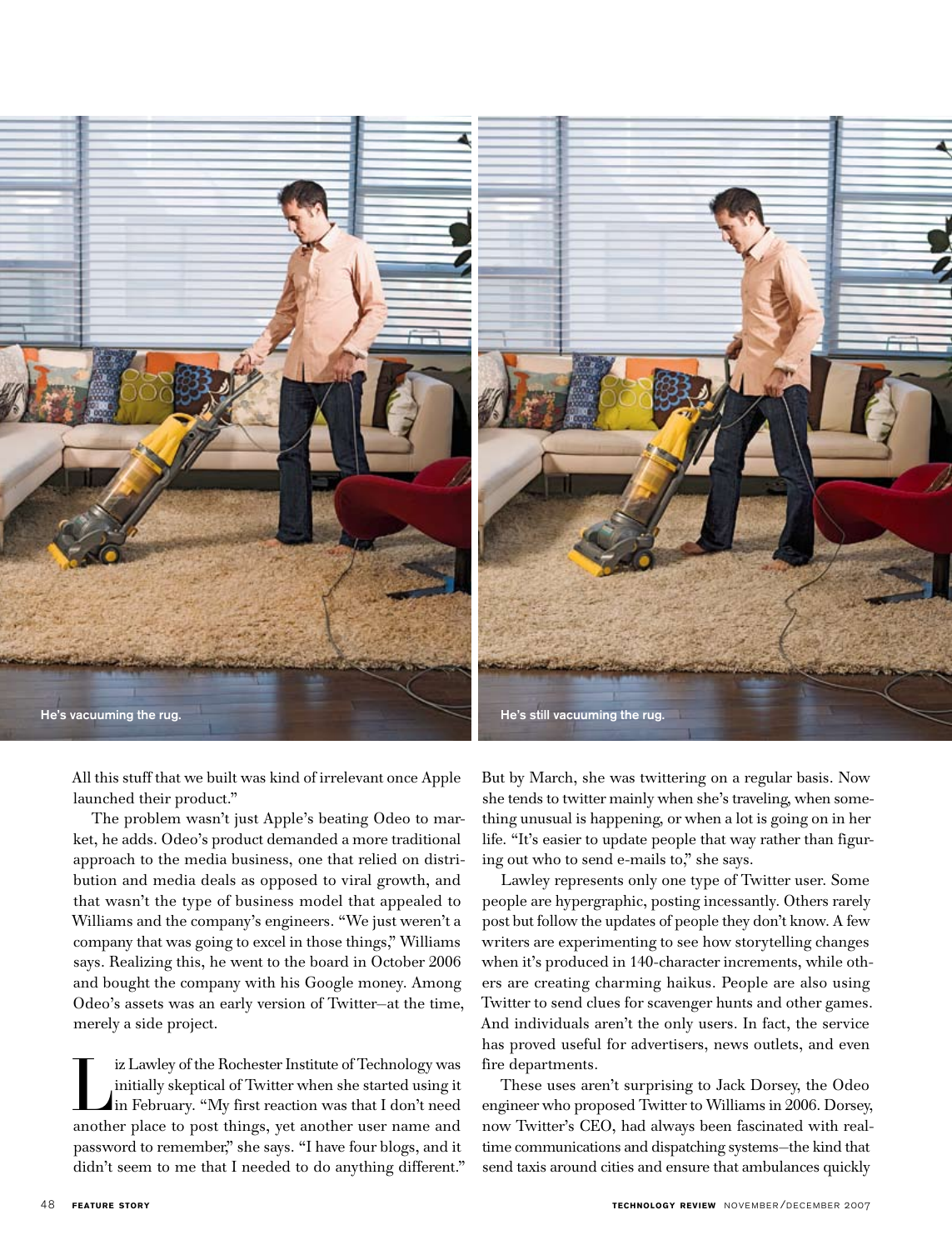

arrive at the right place. "Back in February of 2006, we were having a bunch of conversations about how to change Odeo into something that we loved," he recalls. "We wanted something a little bit different. Texting was getting big, and in a meeting I brought up the idea of Twitter. It was the simplest thing we could do: send what you're doing to your friends, and that was it. Everyone started thinking about that, and a week later Evan gave me the go-ahead to build a prototype."

Just like Blogger, Twitter was a simple communications product salvaged from the impending implosion of a more complex project. In both cases, Williams didn't really know what he was doing. With both ventures, his genius—if that is the word—derived from what the English poet John Keats, in a letter to his brothers, called "negative capability": "that is when man is capable of being in uncertainties, Mysteries, doubts without any irritable reaching after fact & reason."

With the help of another engineer, Dorsey built the basics of Twitter in about two weeks, using a popular Web programming framework called Ruby on Rails. At Twitter's core is a simple messaging distribution machine that is, in the

jargon of communications, "device agnostic." After a twitterer composes a 140-character update and clicks a button on a Web page, in an instant-messaging program, or on a cell phone, the tweet is almost instantaneously routed to the people who have elected to receive it. They in turn will read the message on the Web, with an instant-messaging program, or on a cell phone, according to their preferences.

Crucial to Twitter's popularity was the release in September 2006 of its application programming interface, or API, which allows outside programmers to build applications that plug into the company's information infrastructure. Once the API was available, geeks everywhere started to create innovative Twitter tools. "A ton of our usage is through our API," says Williams. And the API is relatively simple: "It's not the most powerful development framework, but it's encouraged a ton of people to play with it. This means that a ton of interfaces and tools were built and plugged into Twitter because of that simplicity."

Among the tools that third-party developers have built are desktop interfaces. An example is Twitterrific, a down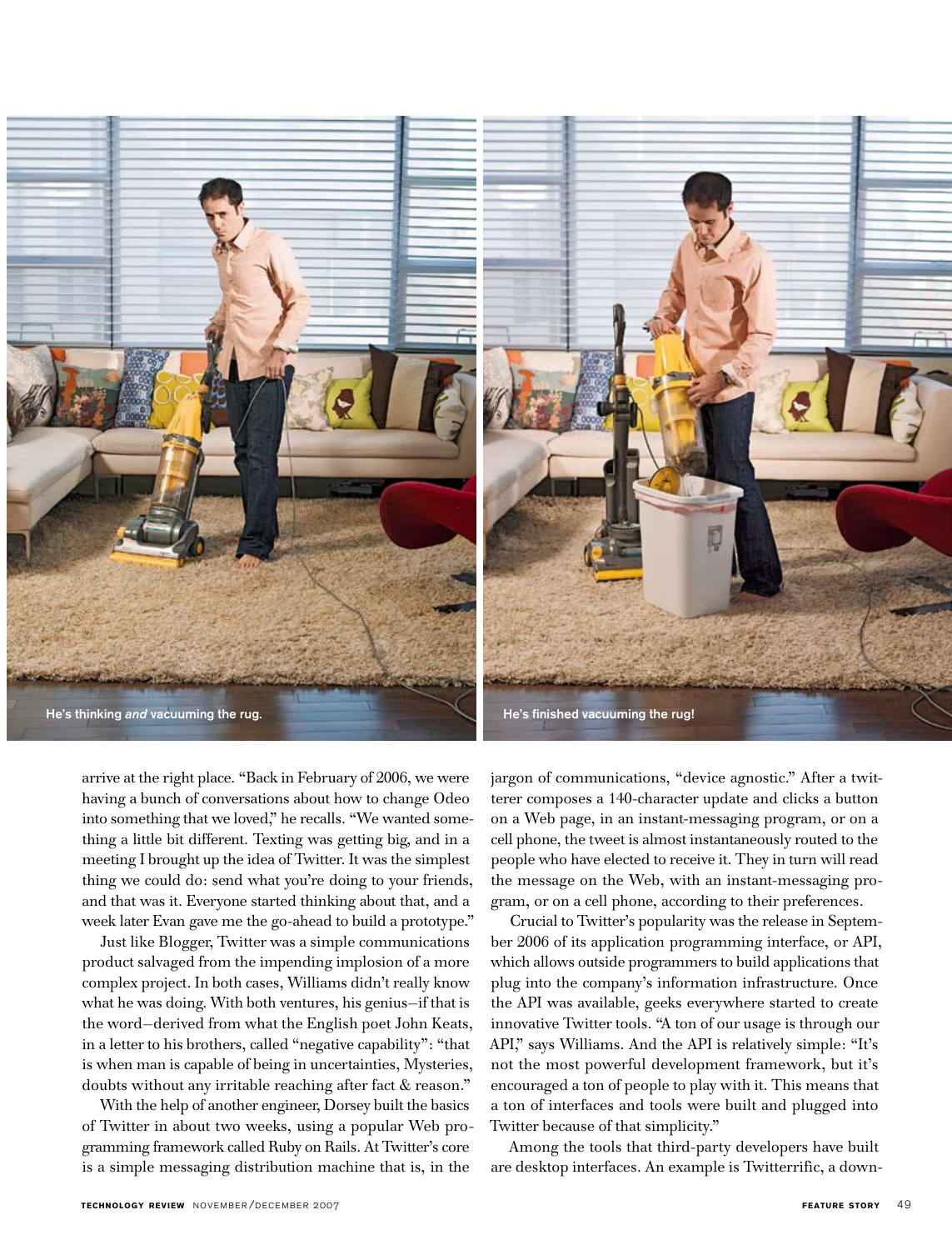loadable program for Macs, which makes twitters pop up on the Mac OS desktop and then fade into the background. Another way people have tapped into Twitter's code is by redisplaying the public posts in interesting ways: in a program called Twittervision, for example, a globe displays twitters as they are posted all around the world. It is the diverting spectacle of the human race (or at least that part of it that twitters) talking to itself. Bots—automated program—can also post twitters with content extracted from some information feed. There are news and weather bots, and little programs that update users with earthquake information from the U.S. Geological Survey.

By letting programmers build twittering tools that appeal to a broad range of people, Twitter has gained many more users. And this could be just the beginning. "Another way to look at it is as a platform for device-agnostic real-time messaging," Williams says. "And that has broader implications. People have contacted us about emergency broadcasting systems. We like the idea, but we're not anywhere near saying that we want to be counted on for that." For emergency use, Twitter would need to be reliable, a goal that seems

## Williams's genius—if that is the word—derived from what the poet John Keats, in a letter to his brothers, called "negative capability": "that is when man is capable of being in uncertainties, Mysteries, doubts without any irritable reaching after fact & reason."

elusive. This past summer saw many Twitter outages, both planned and unscheduled, and it's not uncommon to have a twitter or two dropped.

Williams, Dorsey, and another Twitter cofounder, Biz Stone, are betting that by shoring up the service's infrastructure, they'll be able to fend off the mounting ranks of competitors. These include Jaiku, Plazes, Kyte, Yappd, Pownce, and Facebook (which has a feature that lets users update their "status" in a way that resembles twittering). All of these services differ: Jaiku has more functions than Twitter—users can add pictures to their posts, for instance—but it's a bit complicated to use, and it doesn't yet have as many users as Twitter. Pownce, which is still in its beta-testing phase, allows invited users to share different types of files with different groups of people: users can create lists that allow them to send information to one person (as in an instant message), to a few of their contacts, or to all of them. And Facebook is "in a much stronger position" than Twitter, Williams says, because for social applications, the number of users is crucial.

"If you look at Pownce and Twitter and Facebook today, they're all conceptually the same, but they'll evolve in different ways," Williams says. "We know there are lots of features and functionality that we want to add and will add, but we don't want to make it more complicated, because we do think that much of the beauty is in simplicity."

Staying static for too long on the Web is risky, however, especially for the first company with a new type of technology. In 2002, a social-networking site called Friendster quickly became successful, gaining droves of users who created profiles that linked to their friends'. Friendster's socialnetworking preëminence didn't last long: in 2003, MySpace entered the picture. Now MySpace, which is owned by Rupert Murdoch, has around 100 million registered users, and it's growing. Friendster still operates, but at a smaller scale than MySpace. (See "Friend Spam," by Friendster founder Jonathan Abrams, on p. 24.)

Williams says that he thinks about Friendster's fate, especially when Twitter's service falters. "We're doing okay now, but when we were doing really poorly, the Friendster analogy came up," he says. This is why it's crucial to focus

> on improving reliability and making the interface even more foolproof, he adds. "I think if we can make it perform and make it obvious how to use it and just get it in front of people, we'll do well."

> Williams believes that building a healthy infrastructure is also the key to eventually making a profit, so that's what he hopes to do with the money from Union Square Ventures. Fred Wilson, a Union Square

managing partner, says, "I think with a lot of these kinds of services, the big looming question is 'How are we going to make money?' In the case of Twitter, we felt if they could build a communication system that was easy to use and was used in lots of different ways by lots of different services, then they could become a piece of the infrastructure of the Internet." At that point, Twitter would possess enough "messaging volume" to get paid by someone: "probably by other people who want to participate in that volume—maybe wireless carriers," Wilson speculates.

"Our advice was to not focus on generating revenue on day one," he adds, "but focus on getting as many people and as many services as you can to use the underlying Twitter infrastructure to build messaging services."

Crucial to this plan is ensuring that Twitter's technology—that is, the structure of the system's underlying code can support new users as they join the service. Technologists say that a network "scales" when it can take on an increasing number of customers. A good portion of the company's